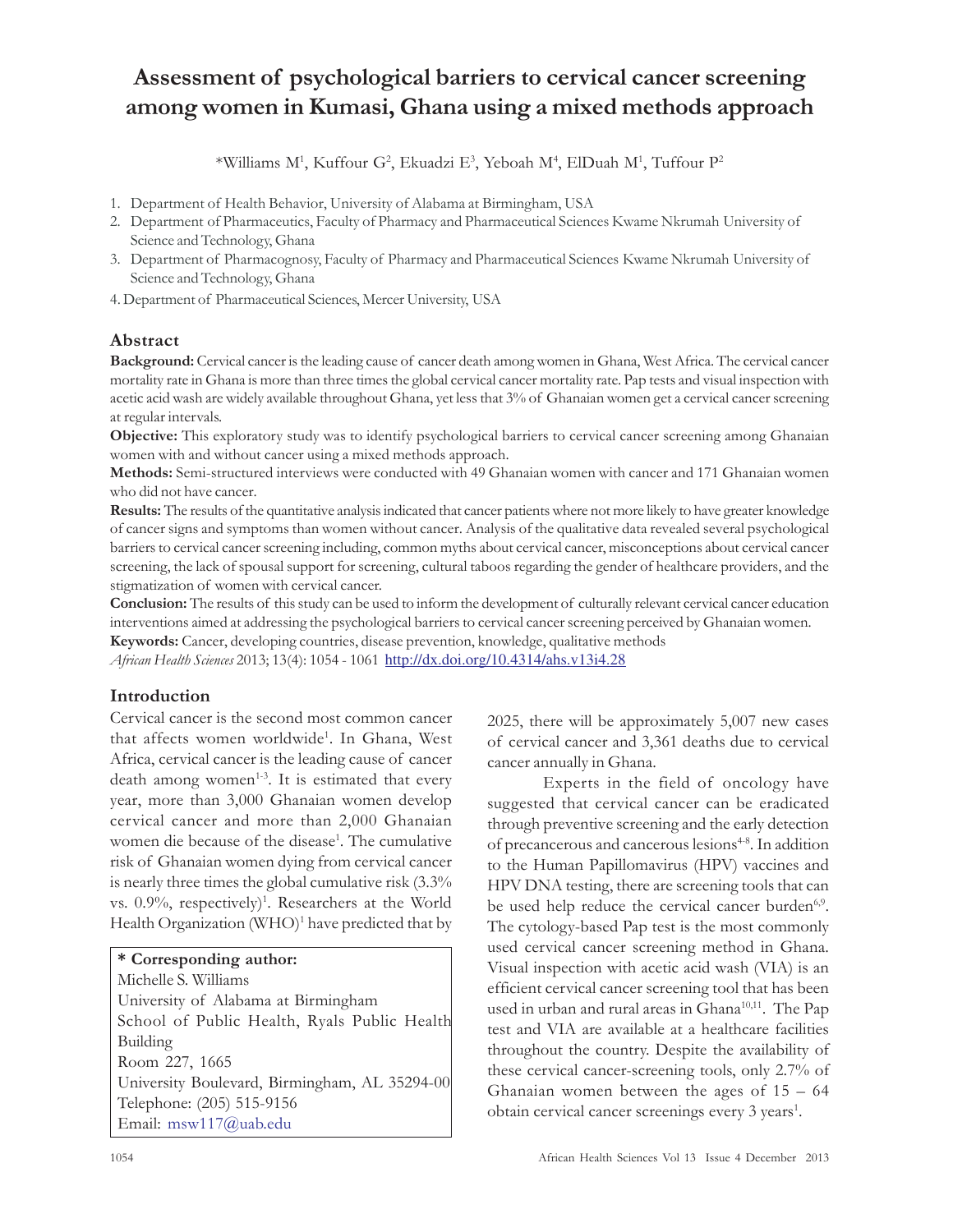Ghanaian healthcare providers have indicated that approximately 70% of the patients who are diagnosed with cancer are diagnosed when their tumors have progressed to late stages at which point they are very difficult to treat<sup>12-14</sup>. For example, case studies of Ghanaian cervical cancer patients indicate that some women with cervical cancer delayed seeking treatment until their cervical cancer tumors metastasized and developed on their abdomens<sup>15</sup>. Psychological barriers may be significant impediments to preventive healthcare behaviors and treatmentseeking behaviors<sup>15</sup>. These psychological barriers include perceived invulnerability, lack of knowledge, and lack of social support<sup>15</sup>.

The Ghana Health Ministry has called for a reduction in cervical cancer mortality<sup>16</sup>. There is no evidence that significant actions have been taken to increase the Ghanaian women's awareness of the risk factors for cervical cancer and the benefits of cervical cancer screenings<sup>15,17</sup>. The results of previous studies indicate that in Ghana, knowledge about cervical cancer and HPV is extremely low even among highly educated women<sup>18,19</sup>. There is a lack of research regarding the psychological barriers, and specific cultural barriers to seeking cervical cancer screening among Ghanaian women with cancer and without cancer.

The purpose of this study was to use a mixed methods approach to investigate psychological barriers among Ghanaian women including determining their knowledge of cervical cancer risk factors, and identifying specific cultural beliefs and cultural health behaviors that may act as impediments to cervical cancer screening. This is a novel study especially since we included women with cancer in our sample. Through the use of semi-structured interviews, we were able to collect quantitative and qualitative data that allowed us to identify gaps in knowledge about cancer signs and symptoms, common misconceptions about cervical cancer, and cultural taboos related to healthcare practices that may impede access to cervical cancer screening. The results of this study can be used to inform the development of culturally relevant cervical cancer education interventions targeted at Ghanaian women with and without cancer.

#### Methods

#### Participant recruitment

This study was conducted in Kumasi, the second largest city in Ghana. Kumasi is an urban area with a population of more than 1.1 million people. Ghanaian women 18 years old and older, who could speak, hear, and comprehend English or Twi (the most common native language in Kumasi), were recruited to participate in this study.

African Health Sciences Vol 13 Issue 4 December 2013 1055

A purposive sampling plan was used to select participants to guarantee that women with cancer were included in the sample. Women with cancer were recruited from the oncology unit of a large public hospital and from a private hospital that specialized in breast cancer treatment. Women without cancer were recruited from public areas in Kumasi such as the market, pharmacies, trotro (public transportation) stops, and from the campus of the university. All women who completed an interview were informed of the purpose of the study. Verbal consent, not written consent, obtained from each participant before each interview. The interviews were conducted over a oneweek period during the summer of 2009.

#### The Instrument

The theoretical framework used to design this study was based on constructs from two domains of the PEN-3 Model that was developed by Airhihenbuwa<sup>20</sup>. Based on the Educational Diagnosis domain of the PEN-3 model, an individual's perceptions about a health issue can facilitate or hinder a health behavior such as cervical cancer screening. Therefore, we used openended questions to identify the women's knowledge, attitudes, and beliefs about cervical cancer and cervical cancer screening. We also sought to identify enablers (i.e. spouses) that may serve as barriers to cervical cancer screening. Finally, based on the Cultural Appropriateness domain, we sought to identify negative health behaviors that may delay seeking preventive cervical cancer screenings.

A parallel mixed methods design was used to collect qualitative and quantitative data simultaneously. A semi-structured interview guide was used to collect the data. The interview guide consisted of 43 items, including items to assess the participants' knowledge of general cancer risk factors, knowledge of general signs and symptoms of cancer, barriers to mammography, and barriers to cervical cancer screening. Ten opened-ended questions were used to collect qualitative data, including data about the participants' beliefs about cervical cancer risk factors, the impact of a health care provider's gender on cervical cancer screening behavior, and a husband's reaction to his spouses' cancer diagnosis. The variables that will be discussed in this report are cervical cancer screening history, knowledge of general cancer signs and symptoms, psychological barriers to cervical cancer screening, cultural beliefs about cervical cancer risk factors, and the stigmatization of women with cervical cancer. The results of the analysis of the remaining variables will be published in a subsequent manuscript. Ghanaian professors and research assistants from the Faculty of Pharmacy and Pharmaceuticals at the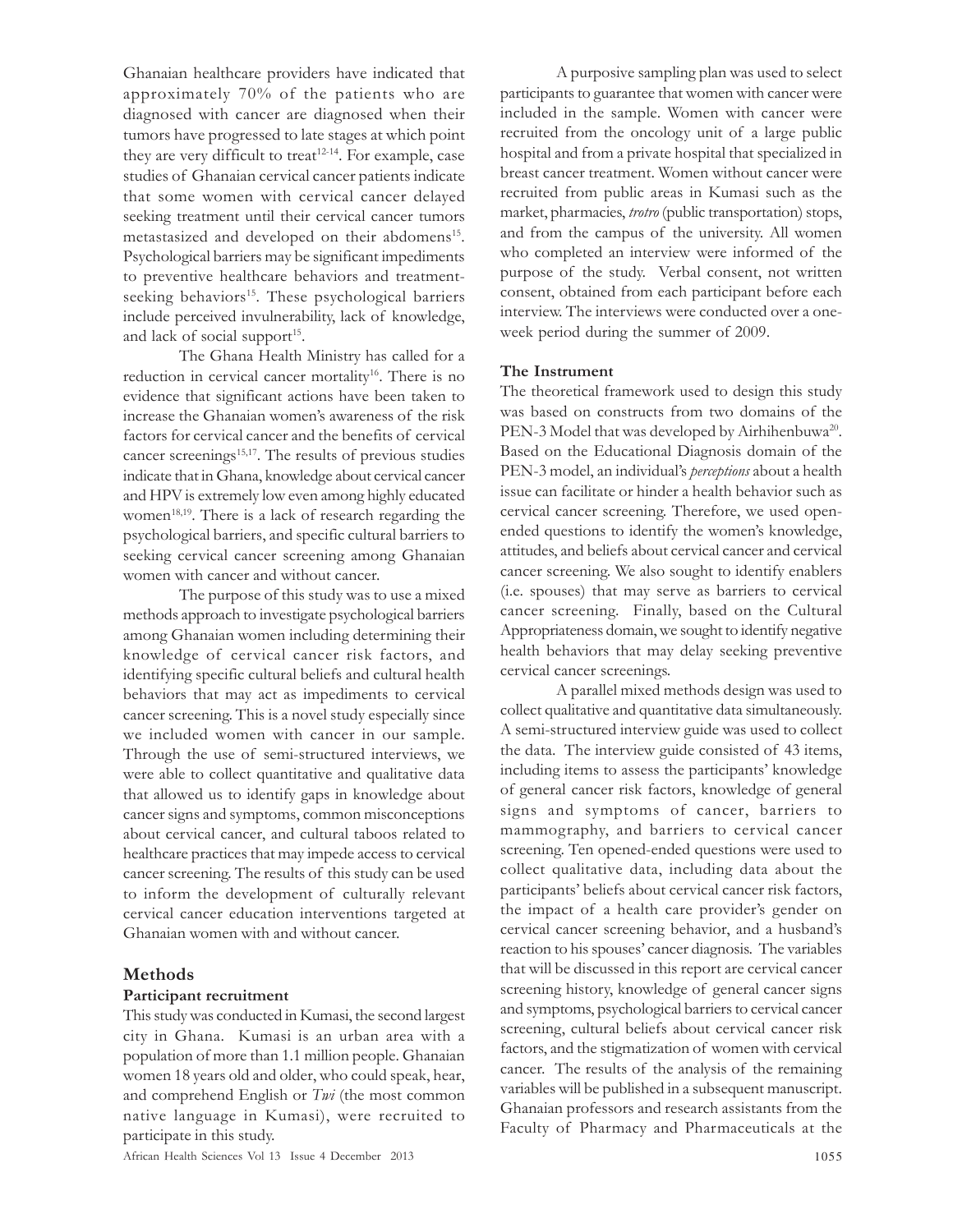Kwame Nkrumah University of Science and Technology reviewed the interview guide to establish content validity and to ensure that the items in the guide were written in a culturally appropriate manner. Modifications to the interview guide were made as needed.

Four Ghanaian research assistants who were proficient in English and Twi were trained to conduct the interviews. The interviews were conducted in the language that the participant preferred. In most cases, the interviews were conducted in Twi. The interviewers translated and transcribed the participants' responses into English.

The Statistical Package for Social Science (SPSS) version 16 was used to analyze the quantitative data. Nvivo 8 was used to store and organize the qualitative data. Indexed coding was used to develop a codebook of common themes that emerged from the qualitative data. Qualitative counting was used to identify the most common themes that occurred across the interviews.

#### IRB Approval

This study received approval from the Institutional Review Board at Kwame Nkrumah University of Science and Technology. The interviewers read the informed consent letter to the participants and obtained verbal, not written, consent prior to the beginning every interview.

#### Results

#### Participant characteristics

The study sample (n) consisted of 220 Ghanaian women including 49 women who were being treated for cancer at the time of the study, and 171 noncancer patients. The majority of the participants who had cancer were between the ages of 35 and 74 (79.6%) and the majority of the participants without cancer (78.2%) were between the ages of 18 and 35. The majority of the participants with cancer and the participants without cancer had at least completed junior high school (71.5% and 88.6%, respectively). Almost all of the participants with cancer (97.9%) reported having health insurance. In contrast, 75.6% of the participants without cancer had health insurance. The demographic characteristics of our sample are displayed in table 1.

| Demographic characteristic             | Current<br>Cancer     | Non-patients  |  |
|----------------------------------------|-----------------------|---------------|--|
|                                        | patients ( $n = 49$ ) | $(n = 171)$   |  |
|                                        | Frequency (%)         | Frequency (%) |  |
| Age range, (years)                     |                       |               |  |
| $18 - 24$                              | 5(10.2)               | 75 (45.5)     |  |
| $25 - 35$                              | 5(10.2)               | 54 (32.7)     |  |
| $36 - 45$                              | 18 (36.7)             | 16(9.7)       |  |
| $46 - 55$                              | 12(24.5)              | 11(6.7)       |  |
| $56 - 65$                              | 6(12.2)               | 9(5.5)        |  |
| $66 - 75$                              | 3(6.1)                | 0(0)          |  |
| Education                              |                       |               |  |
| No formal education                    | 6(12.2)               | 9(5.4)        |  |
| Primary school                         | 8(16.3)               | 10(6.0)       |  |
| Junior high school                     | 12(24.5)              | 50(29.8)      |  |
| Senior high school                     | 12(24.5)              | 34(20.2)      |  |
| Tertiary institution                   | 10(20.4)              | 52 $(31.0)$   |  |
| Graduate or professional school        | 1(2.0)                | 13(7.7)       |  |
| <b>Martial Status</b>                  |                       |               |  |
| Single, not married                    | 11(22.4)              | 109(64.9)     |  |
| Married                                | 27(55.1)              | 50(29.8)      |  |
| Divorced                               | 7(14.3)               | 4(2.4)        |  |
| Widowed                                | 4(8.2)                | 5(3.0)        |  |
| <b>Health Insurance Status</b>         |                       |               |  |
| Insured                                | 47 (97.9)             | 127(75.6)     |  |
| Uninsured                              | 1(2.1)                | 41 (24.4)     |  |
| Ever had a mammogram                   |                       |               |  |
| Yes                                    | 37(75.5)              | 24 (14.3)     |  |
| $\rm No$                               | 12(24.5)              | 144 (85.7)    |  |
| cervical<br>Ever<br>had<br>a<br>cancer |                       |               |  |
| screening                              |                       |               |  |
| Yes                                    | 8 (16.3)              | 4(2.4)        |  |
| $\rm No$                               | 41 (83.7)             | 164 (97.6)    |  |

Table 1: Demographic characteristics of study participants ( $N = 220$ )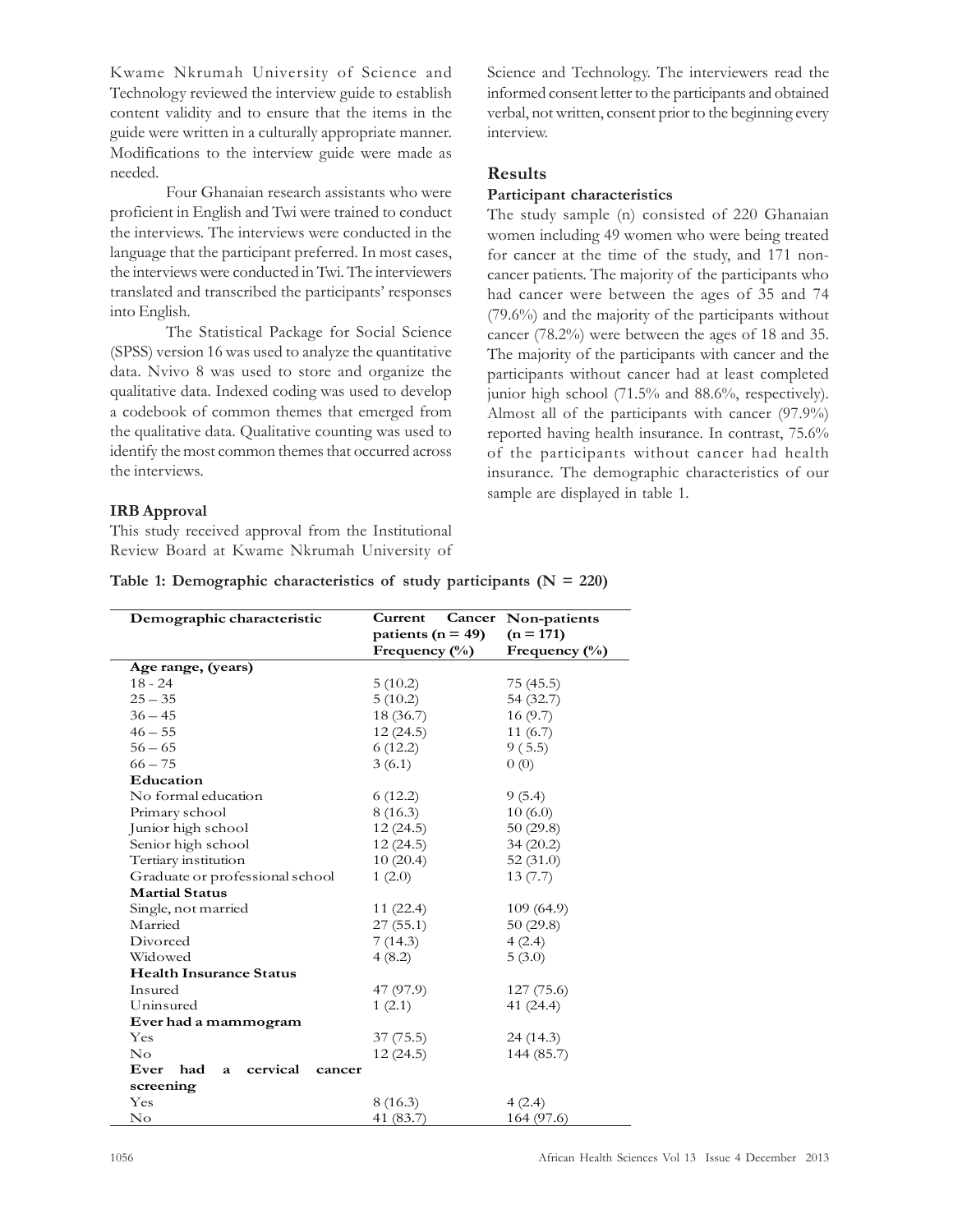#### Cervical cancer screening history

Only 8 (16%) of the participants with cancer, and 4 (2.3%) of the participants without cancer reported that they had obtained a cervical cancer screening in the past. We asked those respondents who had been screened why they had obtained a cervical cancer screening. As illustrated by the statement below, the majority of the respondents who had been screened indicated that a doctor had recommended it as a diagnostic test, "Because it was prescribed by a doctor" (cancer patient).

Two respondents indicated that they had chosen to get a cervical cancer screening as a means of prevention. This statement below from a noncancer patient explains why she obtained a cervical cancer screening, "Just wanted to have a check" (noncancer patient).

#### Knowledge of general Cancer risk factors

A Chi-square test of independence indicated that there was no significant association between cancer treatment status and the knowledge of four orfive common signs of cancer: changes in bowel habits; difficulty swallowing and indigestion; unexplained fever; unexplained weight loss; and swellings having emerged any place on the body (table 2). All participants had relatively low knowledge of these cancers signs and symptoms. A Chi-square test of independence indicated that non-cancer patients were more likely to know that abnormal bleedings or excretions from any place on the body was a sign of cancer than women with cancer,  $\chi$ 2 (1, n = 217) = 5.07, p = 0.024 phi = 0.153.

#### Table 2: Respondents knowledge of general signs and symptoms of cancer

| Which of the following are signs of cancer?                   | Current<br>Cancer          | Non-patients<br>$n(^{0}/_{0})$ | p-value |
|---------------------------------------------------------------|----------------------------|--------------------------------|---------|
|                                                               | patients<br>$n(^{0}/_{0})$ |                                |         |
| changes in bowel habits                                       | 4(8.2)                     | 27(16.1)                       | 0.164   |
| difficulty swallowing and indigestion                         | 11(22.4)                   | 33 (19.6)                      | 0.667   |
| abnormal bleeding or excretions from any place<br>on the body | 12(24.5)                   | 71(42.3)                       | 0.024   |
| unexplained fever                                             | 27(55.1)                   | 71(42.3)                       | 0.112   |
| unexplained weight loss                                       | 25(51.0)                   | 77(45.8)                       | 0.522   |
| swellings have emerged any place on the body                  | 23(46.9)                   | 168(57.1)                      | 0.207   |

Cultural beliefs about Cervical cancer risk factors The known risk factors for cervical cancer include infection with a high-risk strain of HPV, Chlamydia infection, sexual intercourse with multiple partners, the early initiation of sexual intercourse, multiple full-term pregnancies, smoking tobacco, the long-term use of oral contraceptives, and immunosuppression<sup>1,3,4</sup>. An open-ended question was used to collect data about the participants' beliefs about the causes of cervical cancer. Examples of the most common responses are provided in table 3.

Table 3: The most common beliefs about Cervical Cancer risk factors reported by the study participants

| Cervical cancer risk factor             | Number of<br>times stated |  |
|-----------------------------------------|---------------------------|--|
|                                         | by participa-             |  |
|                                         | ants $(n)$                |  |
| White (Candidiasis) and other           | 18                        |  |
| vaginal infections                      |                           |  |
| Chemical or other substances applied 14 |                           |  |
| to the vagina                           |                           |  |
| Multiple sexual partners                | 12                        |  |
| Genetics/Family History                 | 10                        |  |
| Early Initiation of sex                 | 7                         |  |
| Too much sex                            | 6                         |  |
| Cigarette smoking                       | 5                         |  |
| <b>Eating Habits</b>                    | 5                         |  |
| Poor Hygiene                            | 4                         |  |
| Contraceptive method                    | 4                         |  |
| Promiscuity                             |                           |  |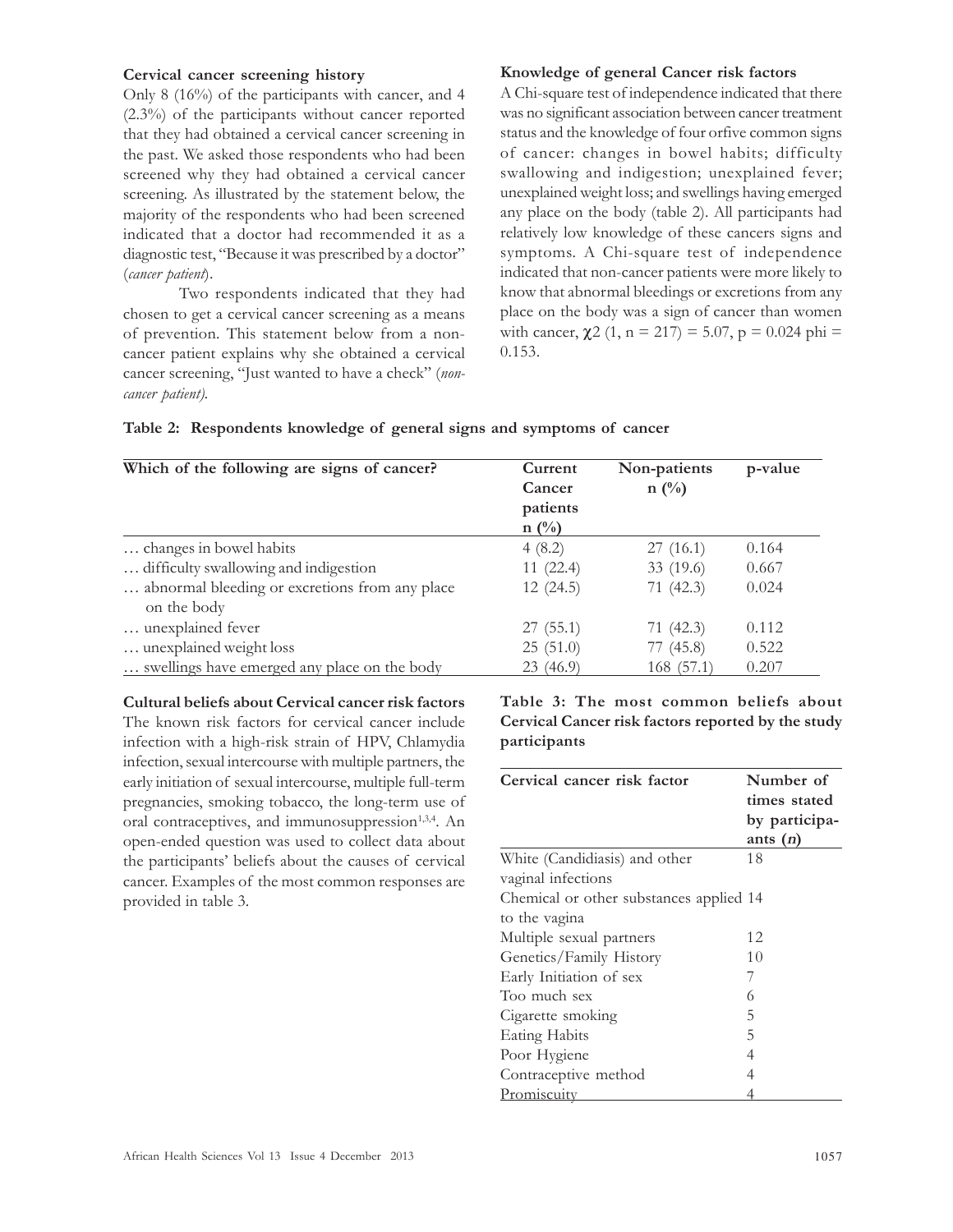Many of the participants said that they had "no idea" about the cause of cervical cancer. Only one participant, a non-cancer patient, stated that cervical cancer was caused by "the human papillomavirus." The respondents with higher levels of education were more likely to provide correct, or partially correct responses than women with lower levels of education. This statement from a non-cancer patient is an illustration of a partially correct response "being sexually active at a very young age, genetics, some contraceptive methods."

Many participants had additional misconceptions about the risk factors for cervical cancer. For example, several participants thought that having abortions, inserting herbs or other substances into the vagina or exposing the vagina to chemicals caused cervical cancer. For example a non-cancer patient stated that cervical cancer was caused by, "Inserting local herbs in vagina, cervical problems which are left untreated." A cancer patient stated that cervical cancer was caused by, "Insertion of unwanted materials into the vagina." And a noncancer patient stated that cervical cancer occurred after, "washing the vagina with chemicals unnecessarily." Several participants also thought that poor hygiene was a risk factor for cervical cancer. The following statement from a participant without cancer is an example of this belief, "washing your vagina with dirty hands [causes cervical cancer]."

Many participants also incorrectly believed that cervical cancer was caused by poor eating habits, infertility, immoral lifestyles (i.e. drinking alcohol, using drugs), wounds from cuts, and excessive amounts of sexual intercourse. For example, a participant with cancer stated that cervical was caused by "too much sex making and STD, and applying chemicals to your private part."

A few participants stated that they believed that cervical cancer had a spiritual cause or was associated with witchcraft. This quote, from a noncancer patient, illustrative these beliefs, "It is spiritual."

#### Screenings performed by a male doctor

The participants were asked if they would be willing to get a cervical cancer screening if they knew that a male doctor would perform the screening. The gender of the healthcare provider performing the screening appeared to be a barrier for some of the participants. Approximately  $26\%$  (n = 42) of the participants who were not being treated for cancer stated that they would not have a screening that if it was performed by a male doctor. The cancer patients

were more likely than the non-cancer patients to state that they would not have a problem obtaining a cervical cancer screening from a male doctor. This statement from a cancer patient illustrates this belief: "Yes [I allow a male doctor to perform the screening], the screening is most important because cancer is quite a big issue."

In some Ghanaian communities, a man plays a significant role in the healthcare decisions of his wife<sup>21, 22</sup>. Therefore, we asked participants if their husband would allow them to have a cervical cancer screening performed by a male doctor. Participants without cancer were more likely to indicate that their husbands would not allow them to be screened or would not be comfortable with them being screened by a male doctor. These statements from women without cancer illustrate participants' beliefs about why their husbands would not allow them to get screened by a male doctor:

> "No, traditionally not right." (Non-cancer patient)

> "No, my husband has paid my bride price so no man should see my nakedness." (Noncancer patient)

> "Don't think so, men are jealous." (Noncancer patient)

#### Husband's reaction to cancer diagnosis

The participants were asked to share their opinions about what a man would do if his wife was diagnosed with cervical cancer. The responses to this question were mixed. The most common responses indicated that a husband's reaction to the cancer diagnosis would depend on the man. For example, a cancer patient stated, "He might support her through the disease or leave her, it depends on the man."

As exemplified by this statement from a cancer patient, "It is the husband's duty to care for the woman," some participants believed that a husband would care for and support his wife if she was diagnosed with cancer. Several cancer patients also stated that a husband would provide financial and emotional support for his wife. For example, a non-cancer patient stated a husband would, "love her, and seek good treatment for her."

Several women stated that a husband might cheat on, abandon, or divorce his wife if is she was diagnosed with cervical cancer. As illustrated below, reasons for these reactions include the husband not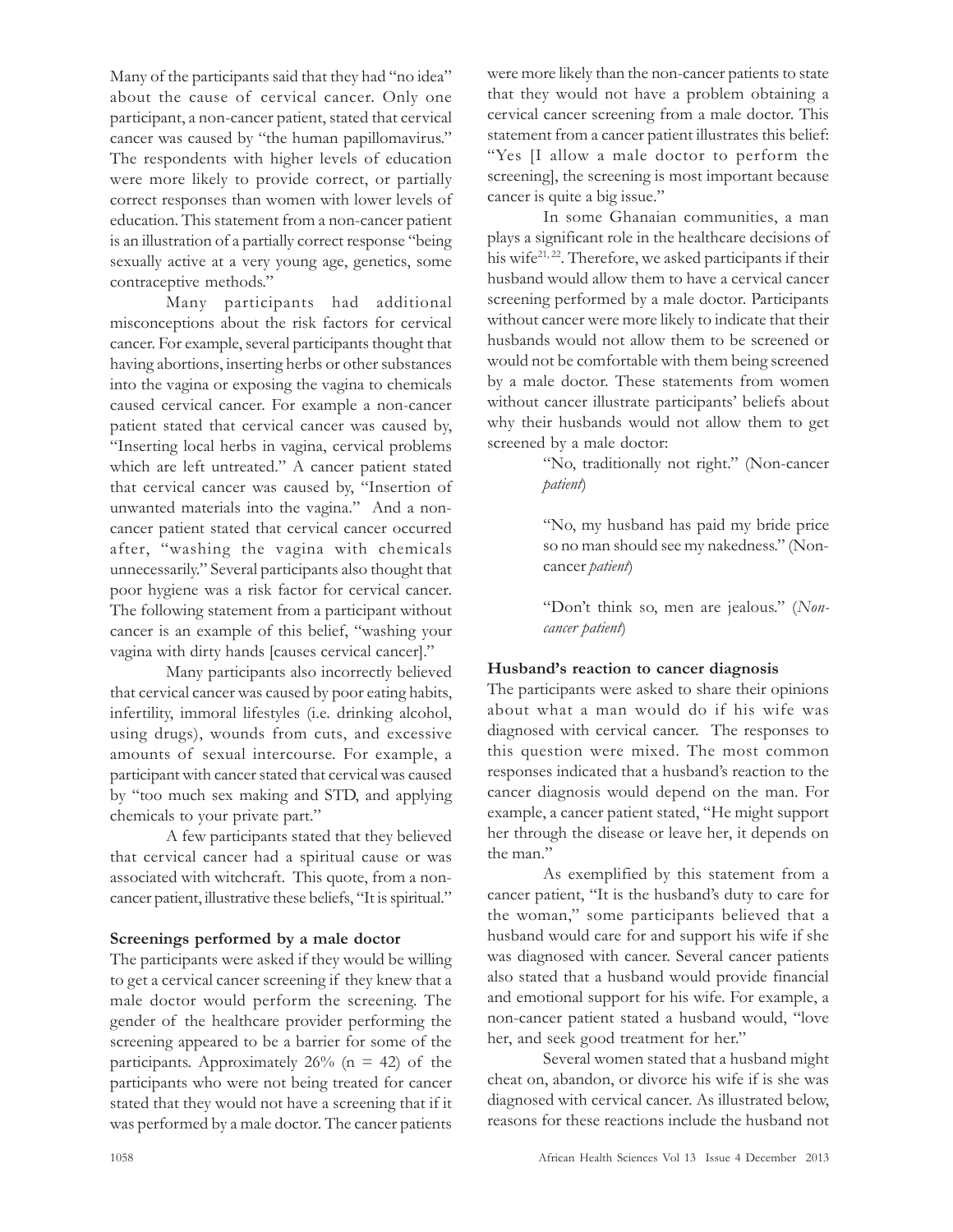being able to have sex with his wife, and a husband's belief that his wife developed cancer because she had sex with another man:

> "Most men would either leave the woman or cheat. Few will encourage and support the woman." (Non-cancer patient)

> "Leave her to marry another woman because sex might not be possible." (Noncancer patient)

> "Some will help to see a doctor; some will think that you play double game" (non-cancer patient)

### Community members' reaction to women with cervical cancer

We asked the participants to tell us what people in their communities say about women with cervical cancer. Several participants stated that they did not know what people in their communities say about women with cervical cancer, especially since many women do not disclose their cancer diagnosis. For example, one non-cancer patient stated, "I haven't heard any comment about that before."

Several of the cancer patients and women without cancer said that people in their communities think negatively about women with cervical cancer and people in their communities held stigmatized beliefs about women with cancer. As illustrated by the statements below, the participants indicated that women with cervical cancer were thought of as promiscuous, unsanitary, or cursed by God:

> "Classified as evil in society." (non-cancer patient)

> "Had been used too much by most men or prostitute." (cancer patient)

> "They don't take good care of themselves in terms of personal hygiene." (non-cancer patient)

# **Discussion**

The age-standardized cervical cancer mortality rate in Ghana is 39.5 per 100,000 women, which is more than twice the global cervical cancer morality rate  $(15.2 \text{ per } 100,000 \text{ women})$ <sup>1</sup>. Cervical cancer screening can be obtained in public and private hospitals throughout Ghana<sup>10</sup>. Also, organized cervical cancer screening events have been held in rural areas in Ghana<sup>11</sup>. In developing countries that have resources for cervical cancer screening, the WHO recommends that women should get screened

every three years starting at age 25<sup>24</sup>. In this study, only 10 participants who were age 25 or older (4.5%) reported ever having a cervical cancer screening.

The WHO has suggested that the major barriers to the control of cervical cancer in developing countries, such as Ghana, include women's attitudes, misconceptions, and beliefs about cervical cancer <sup>24</sup>. Therefore, there is a need to determine the non-physical barriers to cervical cancer screening in Ghana. There is a lack of studies that have been conducted to identify the psychological barriers to cervical cancer screening in the target population.

Using the PEN-3 model as the theoretical framework of this parallel mixed methods study, we were able to identify specific intrapersonal and interpersonal psychological barriers to cervical cancer screening for women in Ghana<sup>20</sup>. These barriers included the lack of knowledge of cervical cancer, beliefs in local myths about cervical cancer, stigmatization of women with cervical cancer, misconceptions about the causes of cervical cancer, and the lack of spousal support for cervical cancer screening. The results of this study are consistent with studies that were consistent to the findings of similar studies that were conducted in other developing countries<sup>4,25-28</sup>.

The results of this study add to a small body of published literature about cervical cancer prevention in Ghana<sup>18,19,13,20</sup>. The psychological barriers that were identified in this study must be addressed through culturally relevant health communication interventions. Studies from other developing countries and ethnically diverse groups in the United States have shown that culturally relevant health communication interventions can increase awareness about cancer and cancer prevention, and subsequently lead to an increase in participation in cancer screening<sup>20,29,30-32</sup>. An effective cervical cancer education intervention has the potential to decrease the incidence and mortality rates of cervical cancer in Ghana by increasing knowledge and awareness of cervical cancer screenings, and reducing barriers to cervical cancer screening.

# Limitations of the study

The purposive sampling plan that was used to recruit participants is one limitation of this study. We intended to recruit women with cancer to participate in the study; therefore we could not rely on random sampling methods to select the study participants. In addition, this study was conducted in a large urban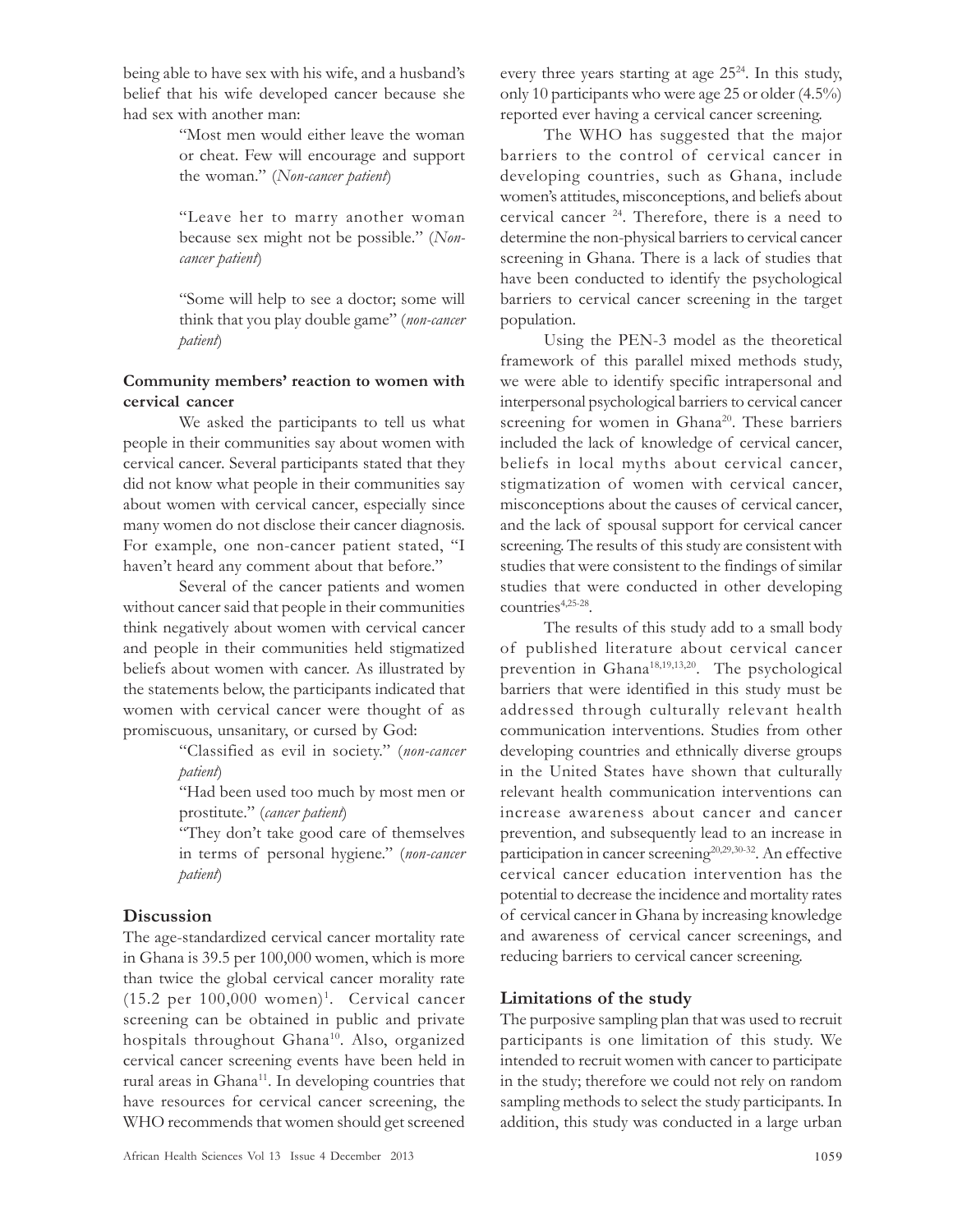city and many of the participants were highly educated. Therefore, results of this study may not be generalizable to Ghanaian women in rural areas, and women with low levels of education.

An additional limitation of this study was our lack of data on the specific type of cancer that our participants with cancer were being treated for. Due to the sensitive nature of the topic of this study, we chose not to ask cancer patients to identify the type of cancer that they were being treated for.

# Conclusion

The results of this study indicate that some Ghanaian women hold inaccurate cultural beliefs about cervical cancer risk factors. Consequently, many Ghanaian women may be minimizing their risk for developing the disease. There is a need for culturally appropriate cervical cancer education interventions aimed at addressing these misconceptions and increasing Ghanaian women's knowledge of cancer signs and symptoms, and their perceived risk of cervical cancer and perceived need for cervical cancer screenings.

# References

- 1. World Health Organization, Information Centre on HPV and Cerival Cancer (HPV) Information Centre. Summary report on HPV and cervical cancer statistics in Ghana 2010. http:// www.who.int/hpvcentre. .
- 2. Wiredu E, and Armah, H. Cancer mortality patterns in Ghana: A 10-year review of autopsies and hospital mortality. BMC Public Health. June 2006 2006;6(159).
- 3. Smith JS, Melendy A, Rana RK, Pimenta JM. Age-specific prevalence of infection with human papillomavirus in females: a global review. J Adolesc Health. Oct 2008;43(4 Suppl):S5-25, S25 e21-41.
- 4. Agurto I, Sandoval J, De La Rosa M, Guardado ME. Improving cervical cancer prevention in a developing country. Int J Qual Health Care. Apr 2006;18(2):81-86.
- 5. Bosch FX. New opportunities for cancer prevention. Vaccine. 2009;27 Suppl 1:A2-A3.
- 6. Gaffikin L, McGrath JA, Arbyn M, Blumenthal PD. Visual inspection with acetic acid as a cervical cancer test: accuracy validated using latent class analysis. BMC Med Res Methodol. 2007;7:36.
- 7. Scarinci IC, Garcia FA, Kobetz E, et al. Cervical cancer prevention: new tools and old barriers. Cancer. Jun 1 2010;116(11):2531-2542.
- 8. Wright TC, Jr., Blumenthal P, Bradley J, et al. Cervical cancer prevention for all the world's women: new approaches offer opportunities and promise. Diagn Cytopathol. Dec 2007;35(12):845-848.
- 9. Luciani S, Jauregui B, Kieny C, Andrus JK. Human Papillomavirus vaccines: new tools for accelerating cervical cancer prevention in developing countries. Immunotherapy. 2009;1(5):795-807.
- 10. Blumenthal P, Gaffikin, L., Deganus, S., Lewis, R., Emerson, M., and Adadevoh, S. Cervical cancer prevention: Safety, acceptability, and feasibility of a single-visit approach in Accra, Ghana. Am J Obstet Gynecol. April 2007 2008;196:407.e401-407.e409.
- 11. Sanghvi H, Limpaphayom KK, Plotkin M, et al. Cervical cancer screening using visual inspection with acetic acid: operational experiences from Ghana and Thailand. Reprod Health Matters. Nov 2008;16(32):67-77.
- 12. Ohene-Yeboah MaA, E., Amaning E. Spectrum of Complaints Presented at a Specialist Breast Clinic in Kumasi, Ghana. Social Science & Medicine. September 2008;42(3):110-112.
- 13. Reichenbach L. The politics of priority setting for reproductive health: breast and cervical cancer in Ghana. Reprod Health Matters. Nov 2002;10(20):47-58.
- 14. Tabi M, Powell., M., and Hodnicki, D. Use of tradtional healers and modern medicine in Ghana. International Nursing Review. 2006;53:52- 58.
- 15. Lingwood R, Boyle, P., Milburn, A., Ngoma, T., Arbuthnott, J., McCaffrey, R., Kerr, S., and Kerr, D. The challenge of cancer control in Africa. Nature Reviews Cancer. May 2008 2008;8:398-403.
- 16. Affrriye K. Ghana Health Sector's 2004 Annual Program of Work Accra: Ghana Ministry of Health;2004.
- 17. Mayhew S, and Adjei, S. Sexual and reproductive health: challenges for priority setting in Ghana's health reforms. Health Policy and Planning. 2004;19(Suppl. 1):i50-i61.
- 18. Abotchie PN, Shokar NK. Cervical cancer screening among college students in ghana: knowledge and health beliefs. Int J Gynecol Cancer. Apr 2009;19(3):412-416.
- 19. Adanu R. Cervical Cancer Knowledge and Screening in Accra, Ghana. Journal of Women's Health & Gender-Based Medicine. 2002;11(6):487-488.